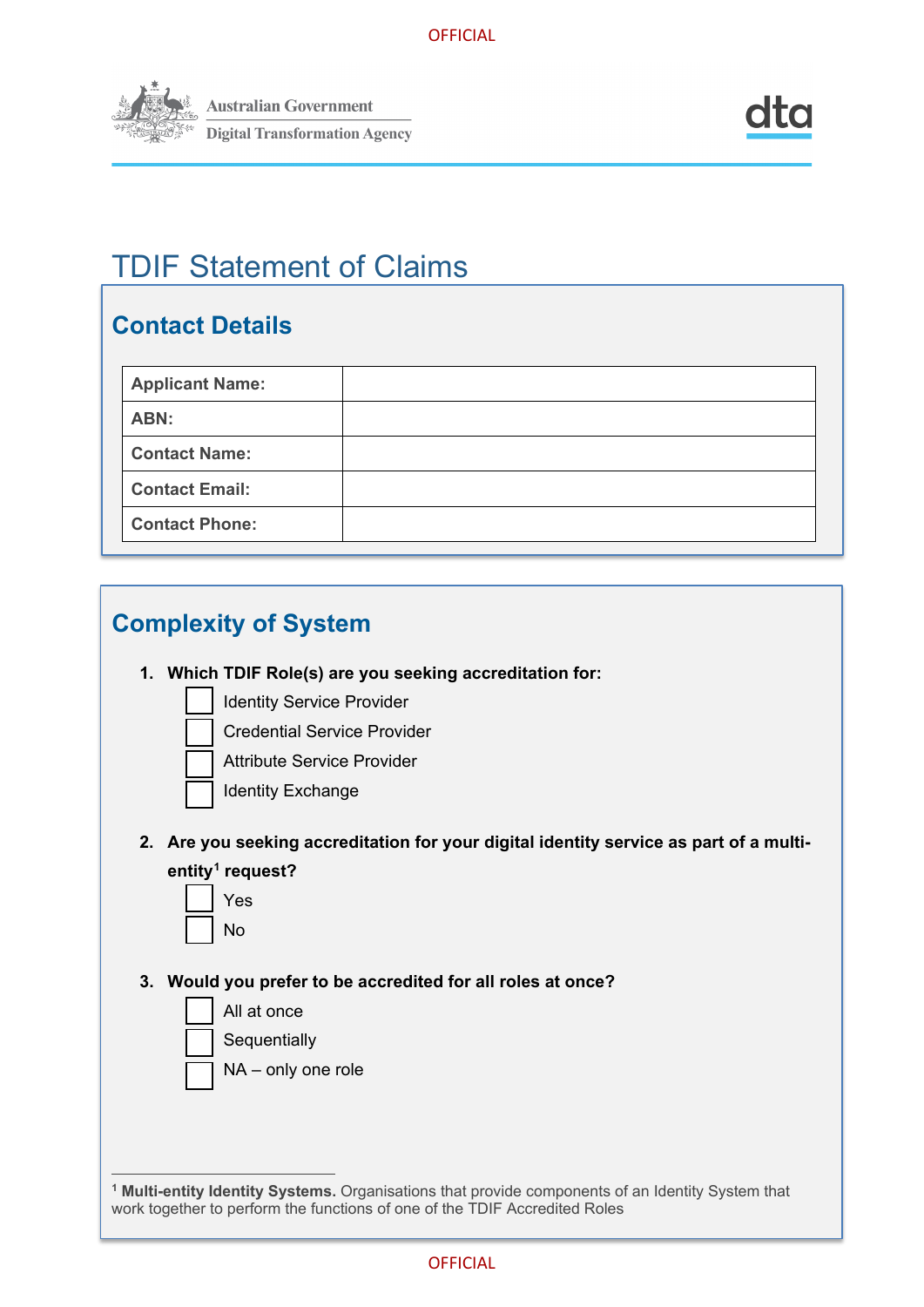- **4. Do you want to join the Australian Government's Identity Federation (the Digital Identity system)**
	- Yes No
- **5. Where is the ICT infrastructure for your digital identity service located? (state/territory and country for data centre. If cloud-based, please describe)**

**6. Is the digital identity service operational or able to operate with production-like settings?**

### **Digital Identity Risk Management**

**7. How do you manage digital identity risks? (Please provide a statement)**

**8. Has the digital identity service undergone an independent security assessment in the past 12 months? (If yes, please specify Assessor and Assessment Type)**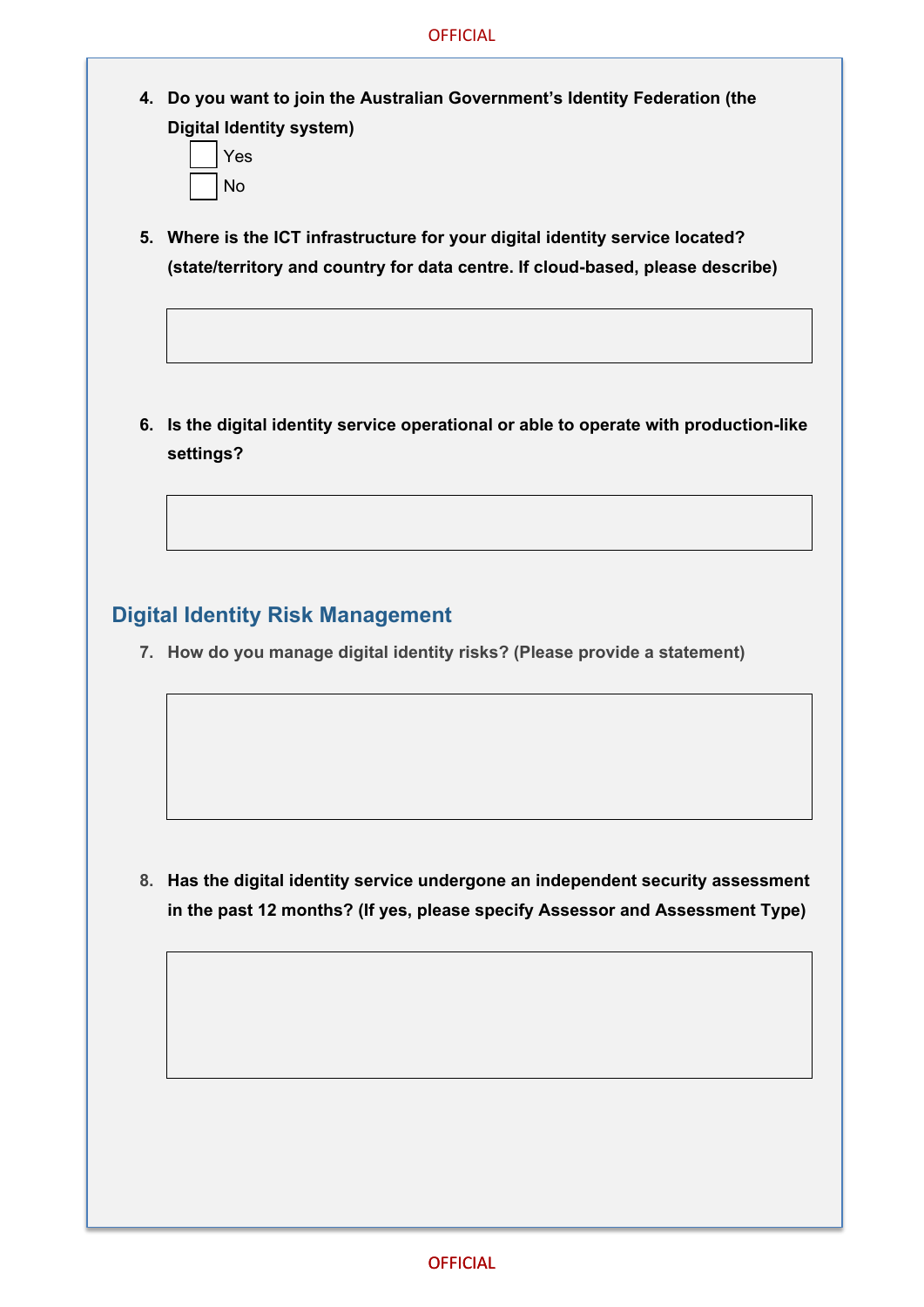**9. Has the digital identity service undergone an independent penetration test in the past 12 months?**



**10. Has the digital identity service undergone an independent privacy impact assessment in the past 12 months?**



# **User Benefit**

## **Identity Service Providers**

If you are seeking accreditation as an Identity Service Provider, please answer the following questions.

**11. Which Identity Proofing Levels are you seeking accreditation for? (select all**



**12. Which of the following Australian-issued identity document types can be**

### **verified using your digital identity service?**

- Commencement of Identity documents (CoI)
- Photo ID documents
- Use in the Community Documents
- Linking documents
- **13. Which Source Verification service(s) does your identity service provider use to verify EoI Documents as part of Identity Proofing?**
	- Document Verification Service

Other (please specify)

None (use of Technical Verification or Visual Verification)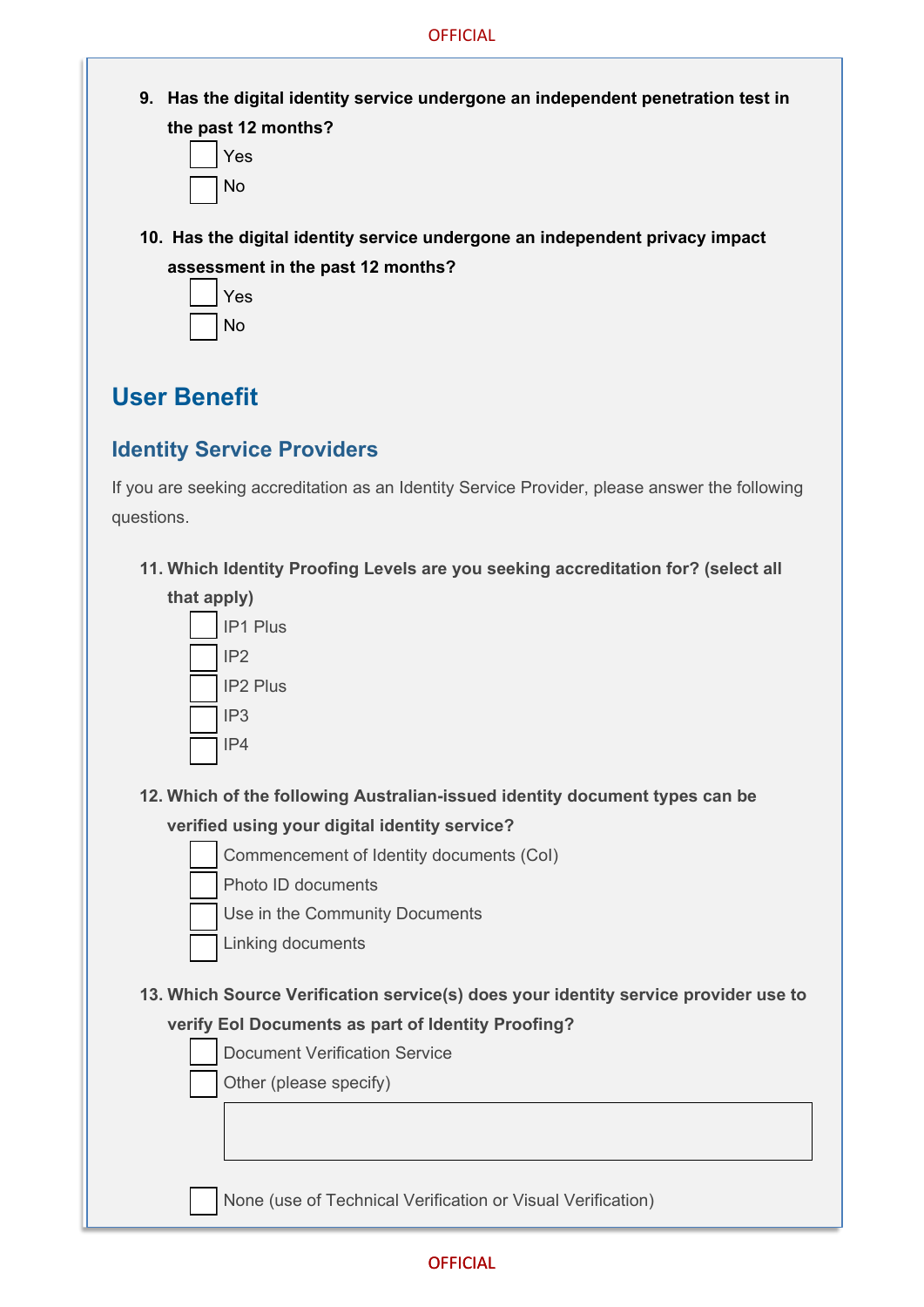| 14. Does your identity service support an offline channel (e.g. visual verification)?<br>Yes<br>No                                                                             |
|--------------------------------------------------------------------------------------------------------------------------------------------------------------------------------|
| 15. Does your service support identity lifecycle management (i.e. a reusable identity)?<br>Yes, reusable identity<br>No, one-off verification                                  |
| 16. If your identity service supports IP levels 2 Plus, 3 and 4, which Biometric Matching<br>methods are used by your identity service when performing Biometric Verification? |
| Source Biometric Matching (e.g. using the Facial Verification Service)                                                                                                         |
| Technical Biometric Matching (e.g. using an algorithm to compare the photo                                                                                                     |
| on the RFID chip with an acquired image)                                                                                                                                       |
| Manual Face Comparison (e.g. using an Assessing Officer to perform                                                                                                             |
| biometric matching as part of an in-person transaction)                                                                                                                        |
|                                                                                                                                                                                |
| 18. Which of the following user cohorts can verify their identity using your identity<br>service?                                                                              |
| Individuals whose birth was not registered.                                                                                                                                    |
| Individuals who are homeless or displaced.                                                                                                                                     |
| Undocumented arrivals to Australia.                                                                                                                                            |
| Individuals living in remote areas.                                                                                                                                            |
| Individuals who do not have enough identity documents to meet an IP level                                                                                                      |
| (e.g. foreign nationals living in Australia).<br>Individuals who do not have any identity documents but need a digital identity                                                |
| (e.g. foreign national living overseas).                                                                                                                                       |
| Individuals of diverse gender identity.                                                                                                                                        |
| Individuals of diverse sex.                                                                                                                                                    |
| Individuals effected by natural disasters.                                                                                                                                     |
| <sup>2</sup> Further information regarding Alternative Proofing methods can be found in section 3.3 of TDIF 05                                                                 |

<span id="page-3-0"></span>Role Requirements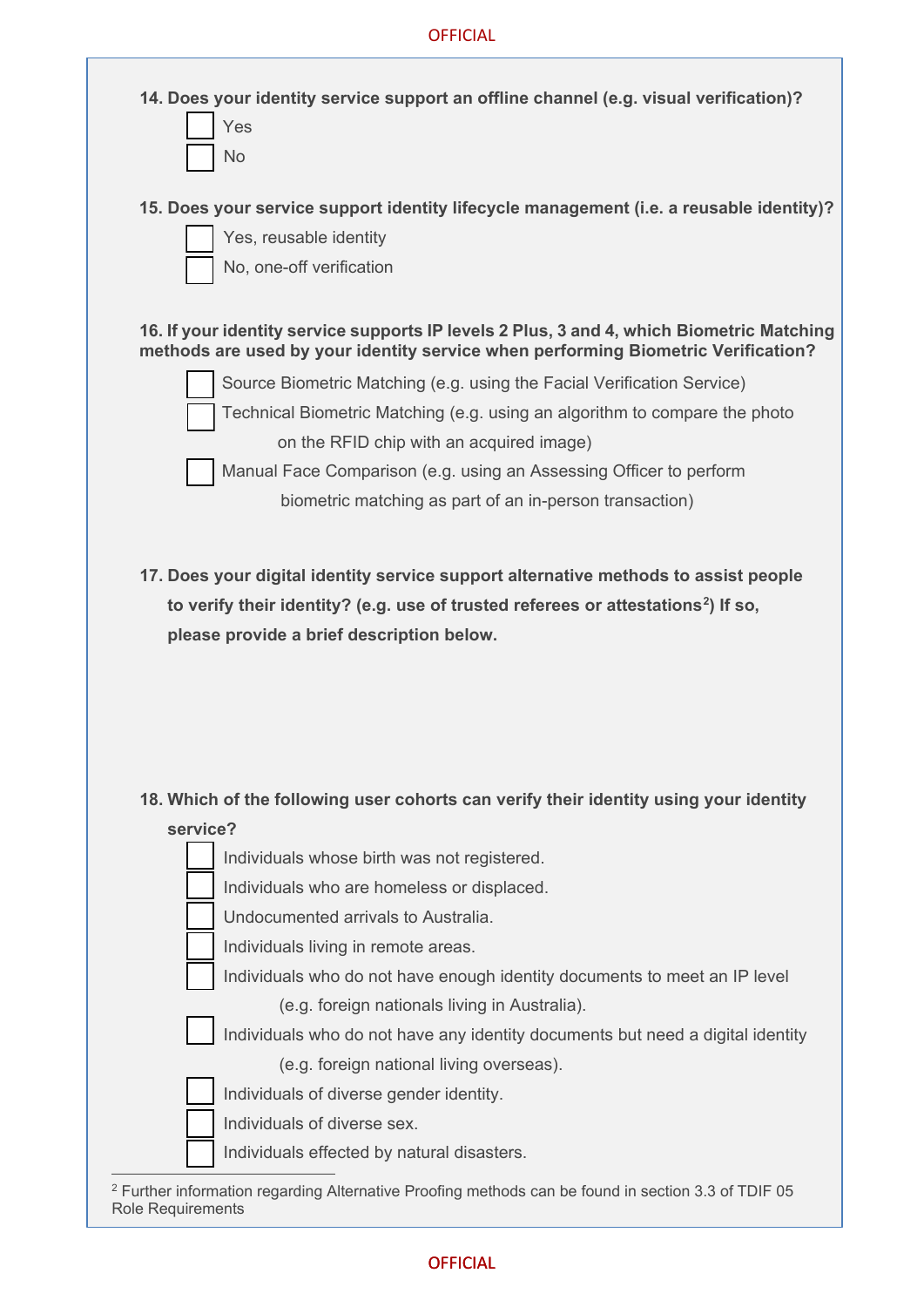#### **OFFICIAL**

| Individuals with limited access to identity documents (e.g. individuals<br>who were raised in institutional or foster care). |
|------------------------------------------------------------------------------------------------------------------------------|
| Individuals with limited participation in society.                                                                           |
| Young people and those over 18 years who are yet to obtain identity                                                          |
| documents.                                                                                                                   |
| 18a. Do you offer your digital identity service as a "white label" <sup>3</sup> service?                                     |
| Yes                                                                                                                          |



No, our service is both an IdP and CSP

### **Credential Service Providers**

If you are seeking accreditation as an Credential Service Provider, please answer the following questions.

### **19. Which of the following Credential Levels are supported by your digital identity**



**20. Which of the following credential types are supported by your digital identity**

### **service?**

Memorised secret.

Look-up secret.

Out-of-band device.

Single-factor One-Time-Password device.

Single-factor cryptographic software.

Single-factor cryptographic device.

Multi-factor One-Time-Password device.

Multi-factor cryptographic software.

Multi-factor cryptographic device.

### **21. Does your identity service support biometric authentication?**



**22. Do you offer your digital identity service as a "white label"[3](#page-4-0) service?**



<span id="page-4-0"></span><sup>3</sup> A white-label product is a product or service produced by one company that other companies rebrand to make it appear as if they had made it.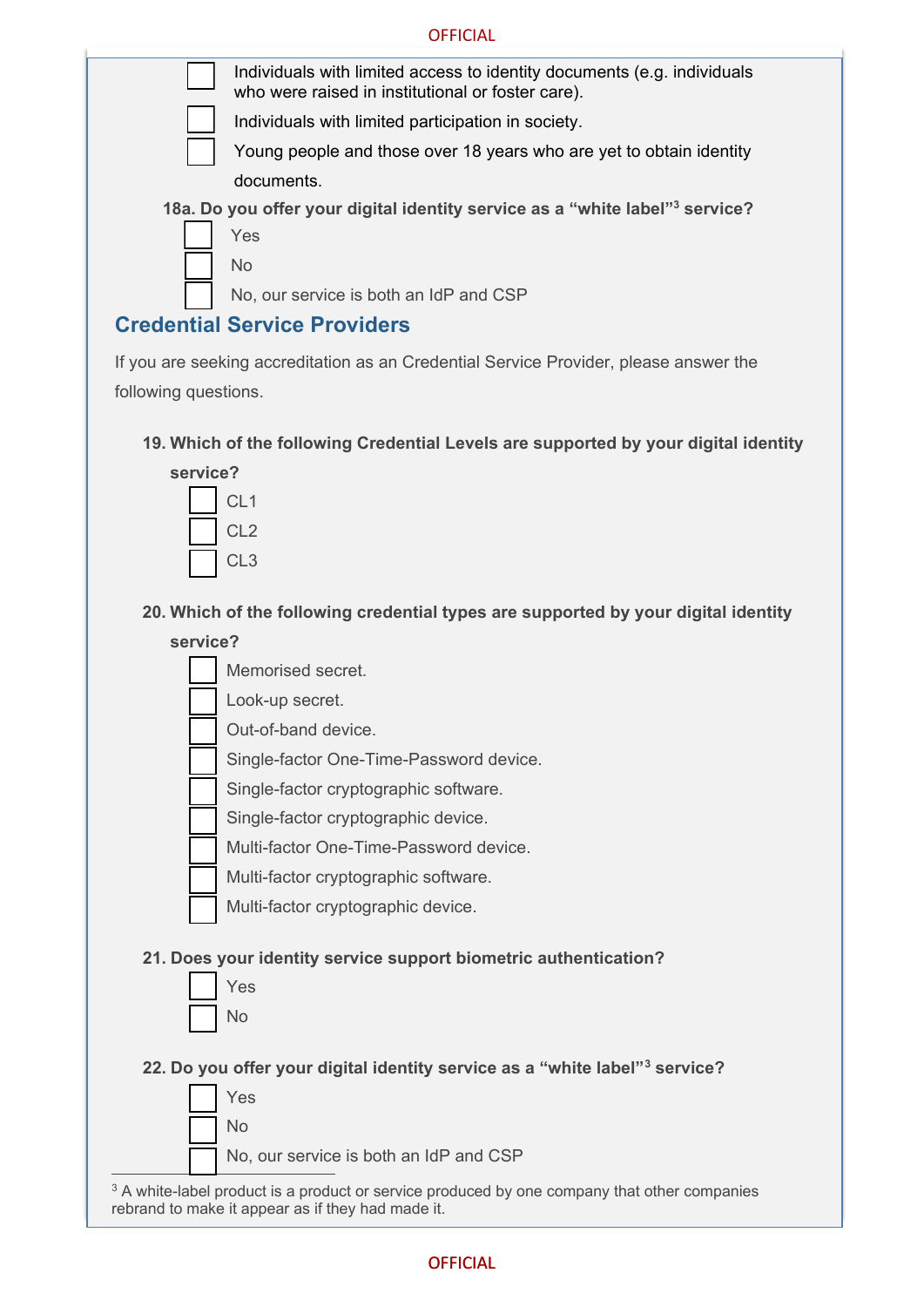### **Attribute Service Providers**

If you are seeking accreditation as an Attribute Service Provider, please answer the following questions.

### **23. Which of the following Attribute Classes are you seeking accreditation for?**

- Authorisation attributes
- Qualification attributes

Entitlement attributes

Assumed-Self asserted attributes (e.g. for Tell Us Once services)

Platform and ICT infrastructure attributes

## **Identity Exchanges**

If you are seeking accreditation as an Identity Exchange, please answer the following questions.

**24. Does your digital identity service support OpenID Connect 1.0 federation**



**25. Does your digital identity service support SAML 2.0 federation protocol?**



**26. Does your digital identity service support single sign on, single logout?**



**27. Does your digital identity service support a User Dashboard where users can view and manage consent?**



**28. Does your digital identity service support Identity Service Provider selection?**

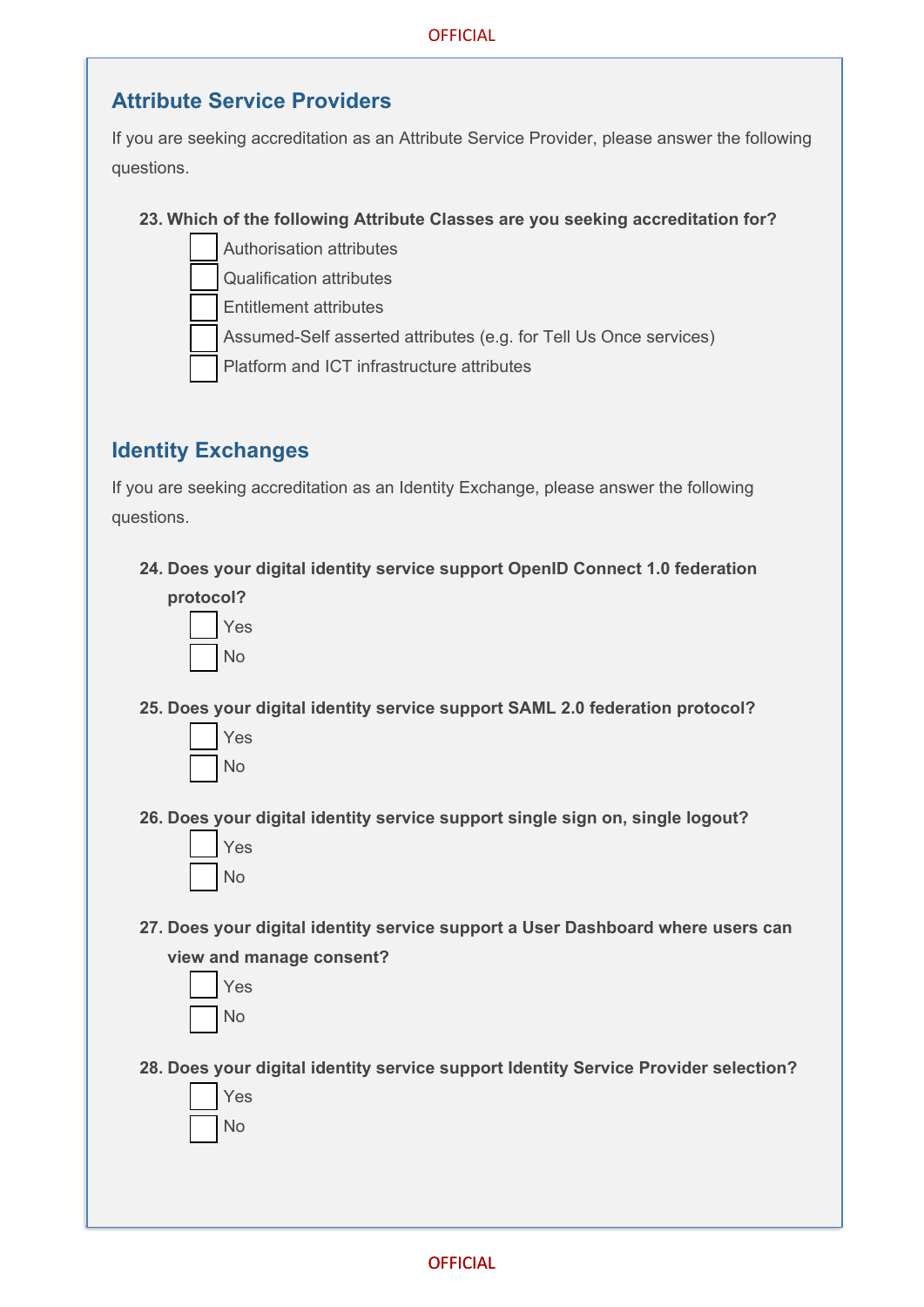# **Strategic Value**

#### **29. What kind of architecture does your digital identity service operate on?**

Web-responsive design

Mobile Application

### **30. Which of the following user cohorts have you tested your digital identity**

#### **service with?**



#### **31. Approximately how many people currently use or interact with your digital identity service?**

### **32. Approximately how many people do you anticipate will use or interact with your digital identity service at least once within the next 12 months?**



**33. How many online Commonwealth government Relying Party services can be accessed with/though your digital identity service today?**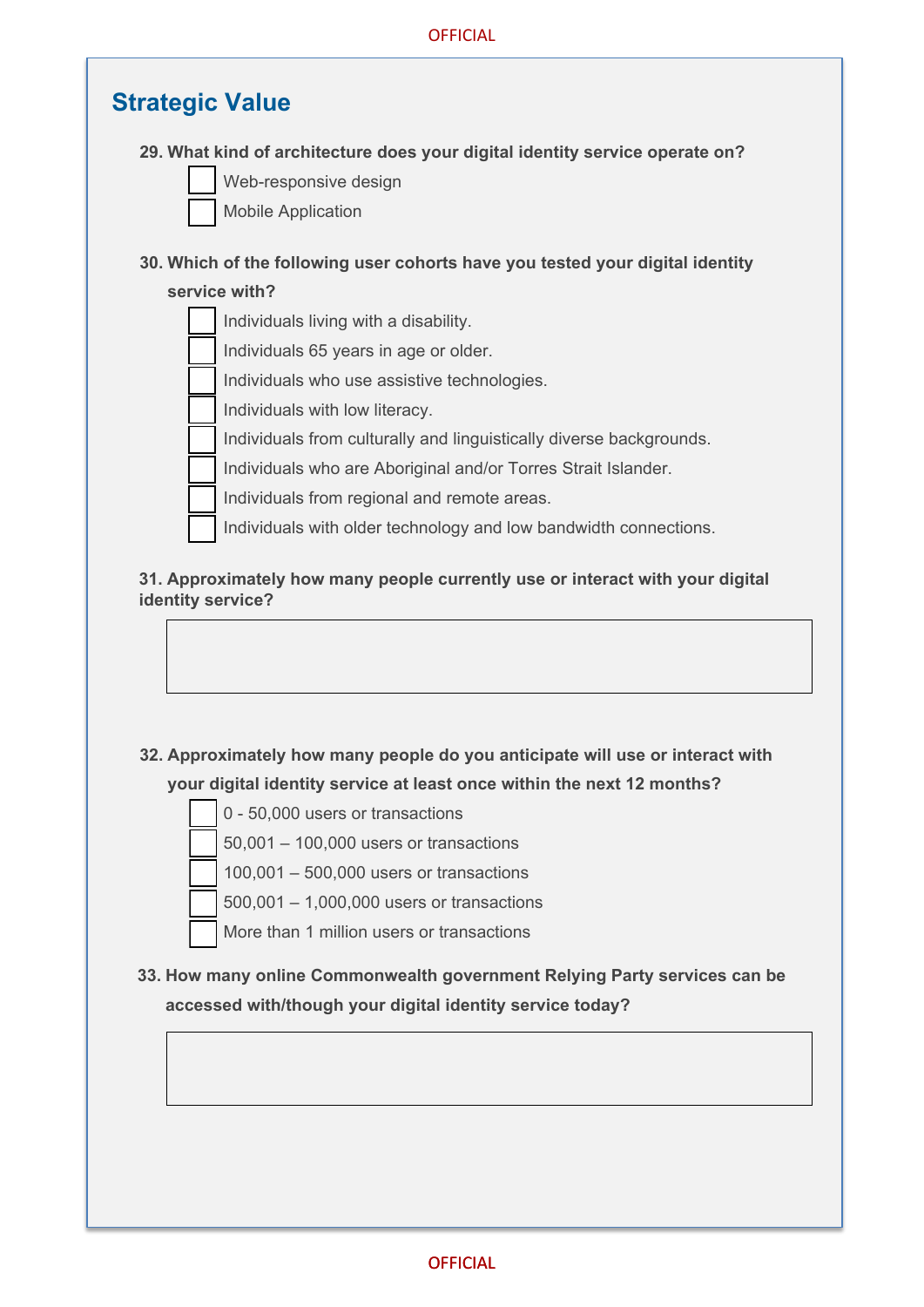#### **OFFICIAL**

**34. How many online jurisdiction government Relying Party services can be accessed with/through your digital identity service today?**

**35. How many online private sector Relying Party services can be accessed with/through your digital identity service today?**

**36. In the past 12 months have you promoted your digital identity service to a Commonwealth government minister? (Please specify)**

#### **37. Why are you seeking accreditation?**

- To participate in new or emerging markets
- To support government priorities

Other (please specify)

## **Readiness**

**38. Do you understand how to read TDIF requirements and applicability**

**indicators?**

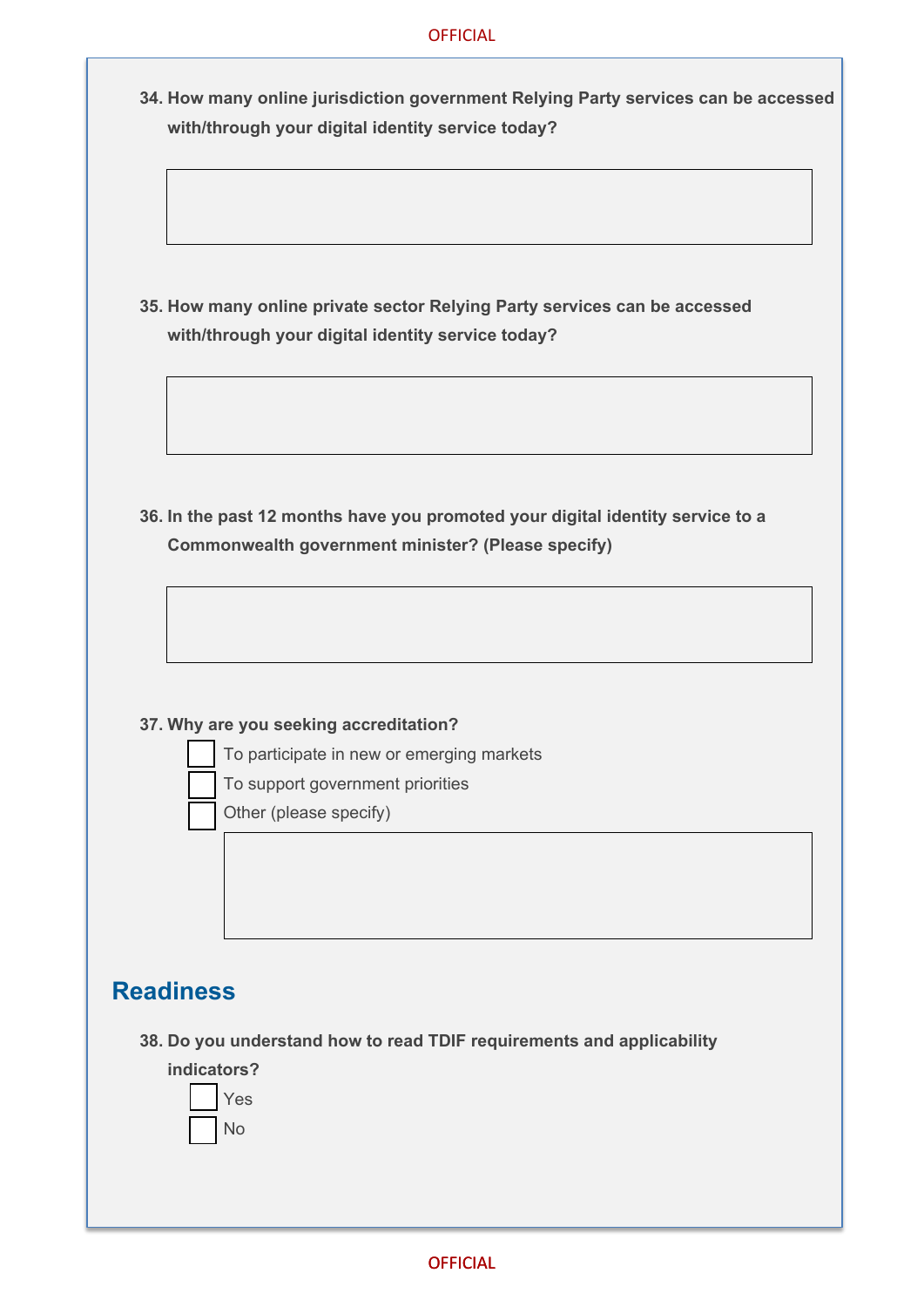**39. Have you considered all applicable TDIF requirements for your digital identity service?**



**40. Do you know roughly how many TDIF requirements are applicable for the accreditation you seek?[4](#page-8-0)**

**41. Will you be seeking to use prior audit work to satisfy any of the Functional Assessments? (please specify)**

# **42. Have you organised Assessors to undertake the necessary Functional**

### **Assessments?**

- Privacy Impact Assessment
- Privacy Assessment (against TDIF requirements)
- Security Assessment
- Penetration Test
- Accessibility Assessment
- **43. Will you be seeking any exemptions against TDIF requirements? (Please specify)**

<span id="page-8-0"></span><sup>4</sup> The *TDIF Accreditation Requirements – template* is available from the Digital Identity website and can be used to filter non-applicable requirements.